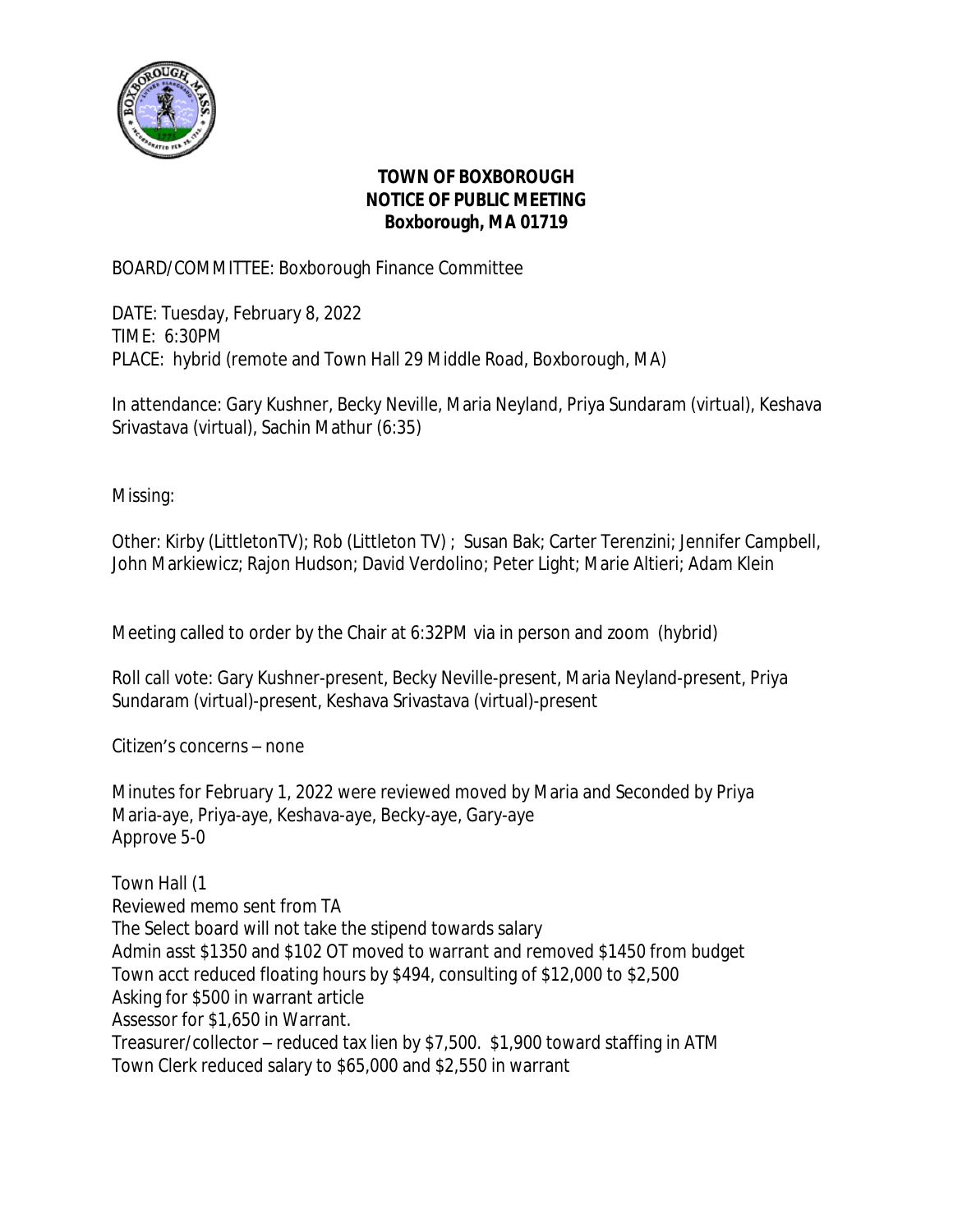

Admin asst for land use and permitting reduced to \$44,013. Cell phone expenses modified to \$1,700. \$1,950 in the warrant for reclassification.

COA removed floating hours and \$629 for .5 hours. \$650 for a warrant article

Rec Comm will revote budget for assistant

A total of \$10,650 in a warrant article

Associate planner for \$30,000 in warrant or if not approved then will have to go with a full time inspector including benefits.

Town Hall (192) copier lease, inflation and elimination of travel

Employee benefits to increase by \$5,000 for tuition reimbursement

Issue with the recording of the various meetings and BXTV cannot meet all the requirements

The SelectBoard will not take their stipend, but would like to move to appreciation line, but Maria indicated that even the \$750 was a lot. Potential of multiple events over the year. Consulting to \$10,000 from \$12,500. Discussion on potential other area of the Select Board budget. Potentially employee appreciation including luncheons and other events. Carter will come back next week with a plan. Would vote \$2,750

(123) executive office Gary moved \$302,870 and Maria seconded Maria-aye, Priya-aye, Keshava-aye, Becky-aye, Gary-aye- Sachin-aye Approve 6-0

Maria moved and Sachin seconded for \$21,745 other Maria-aye, Priya-aye, Keshava-aye, Becky-aye, Gary-aye- Sachin-aye Approve 6-0

Town Accountant (135) Removed floating hours; read only license to be purchased to allow TH staff to check for \$1,000

Moved \$96,447 for salary by Gary and seconded by Maria Maria-aye, Priya-aye, Keshava-aye, Becky-aye, Gary-aye- Sachin-aye Approve 6-0

Move \$43,600 for other by Maria and Sachin Maria-aye, Priya-aye, Keshava-aye, Becky-aye, Gary-aye- Sachin-aye Approve 6-0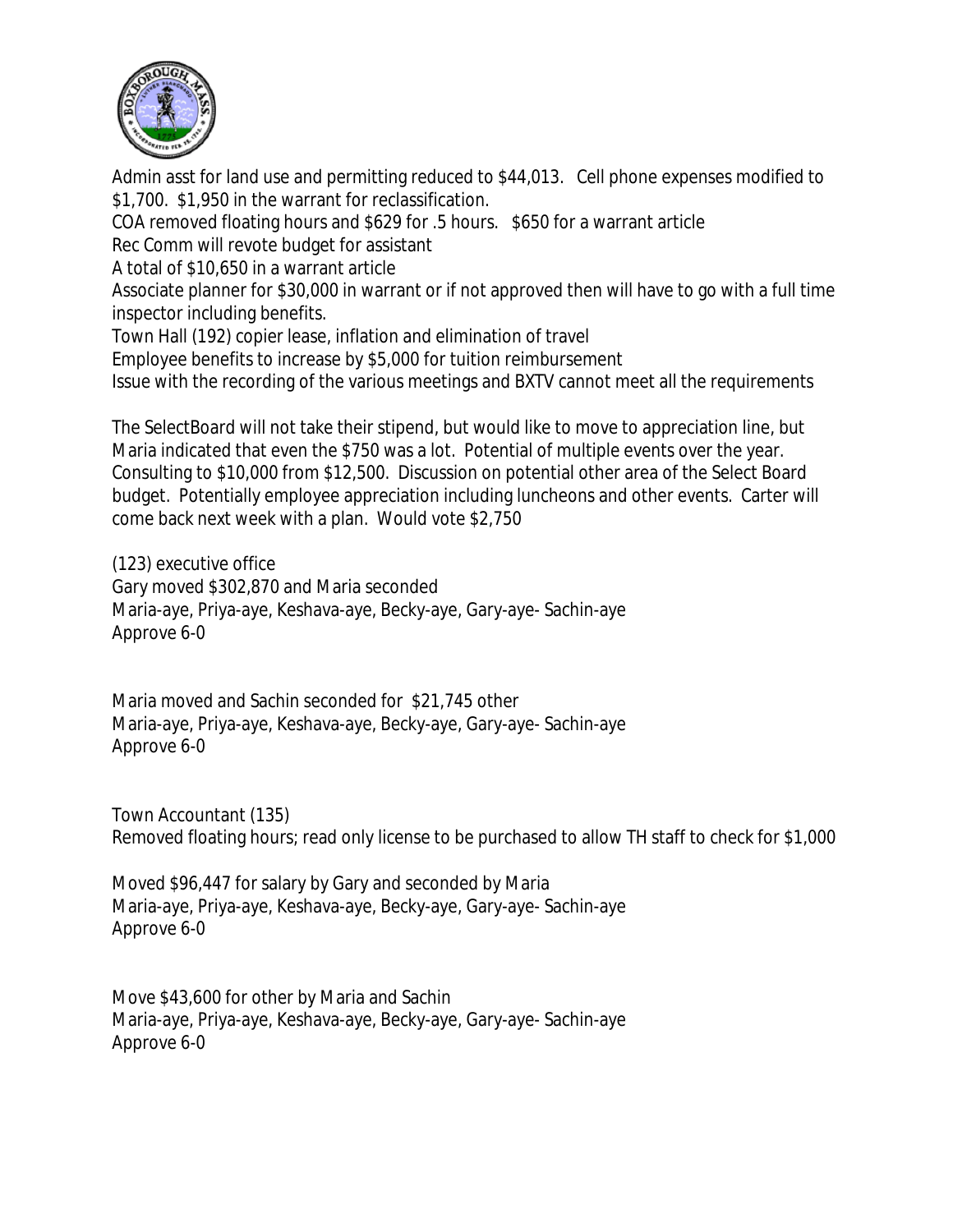

Town Assessor (141) SW vendor increased by \$4,400

\$106,887 for salary by Gary and seconded by Priya Maria-aye, Priya-aye, Keshava-aye, Becky-aye, Gary-aye- Sachin-aye Approve 6-0

Moved \$21,220 for other by Gary and seconded by Maria Maria-aye, Priya-aye, Keshava-aye, Becky-aye, Gary-aye- Sachin-aye Approve 6-0

Treasurer (145) Gary moved \$108,402 and Maria Seconded Maria-aye, Priya-aye, Keshava-aye, Becky-aye, Gary-aye- Sachin-aye Approve 6-0

Gary moved \$28,700 for salary and Priya seconded Maria-aye, Priya-aye, Keshava-aye, Becky-aye, Gary-aye- Sachin-aye Approve 6-0

Town Clerk (161) Gary Moved salary for \$93,655 and Maria Seconded Maria-aye, Priya-aye, Keshava-aye, Becky-aye, Gary-aye- Sachin-aye Approve 6-0

Gary Moved other for \$2,664 and Maria Seconded Maria-aye, Priya-aye, Keshava-aye, Becky-aye, Gary-aye- Sachin-aye Approve 6-0

Elections and registrars (162) Gary Moved salary of \$11,204 and Maria seconded Maria-aye, Priya-aye, Keshava-aye, Becky-aye, Gary-aye- Sachin-aye Approve 6-0

Gary moved other of \$8,360 and Maria seconded Maria-aye, Priya-aye, Keshava-aye, Becky-aye, Gary-aye- Sachin-aye Approve 6-0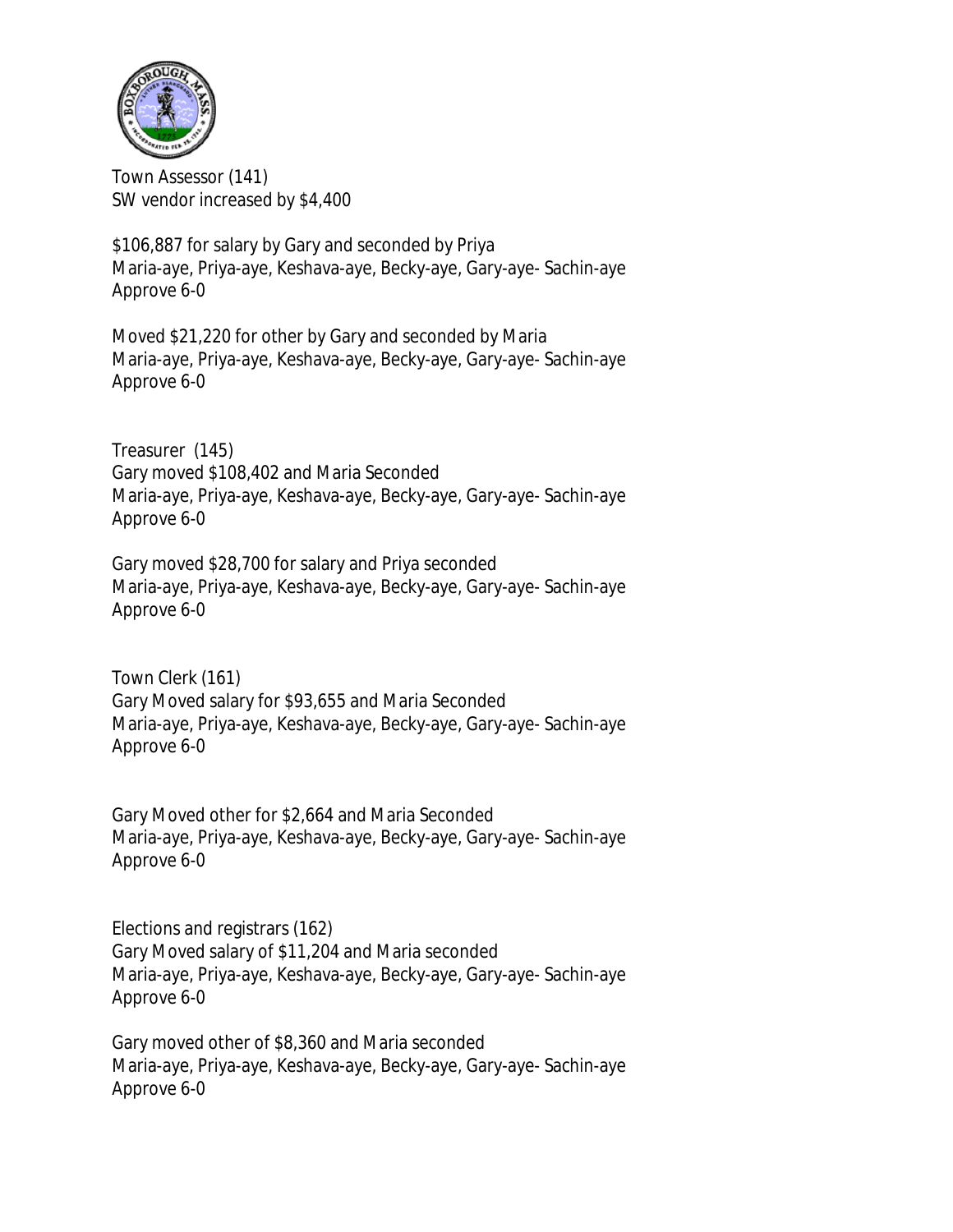

Land use and permitting (174)

Gary moved salary of 242,378 and seconded by Sachin Maria-aye, Priya-aye, Keshava-aye, Becky-aye, Gary-aye- Sachin-aye Approve 6-0

Other office expense up by purchasing large boxes and plastic tubs \$17,000 moved by Gary and Sachin Seconded Maria-aye, Priya-aye, Keshava-aye, Becky-aye, Gary-aye- Sachin-aye Approve 6-0

Community services 529 Sachin moved 52095 and Gary seconded Maria-aye, Priya-aye, Keshava-aye, Becky-aye, Gary-aye- Sachin-aye Approve 6-0 Note: already voted on January 11, 22

Gary moved \$8,005 and seconded by Sachin Maria-aye, Priya-aye, Keshava-aye, Becky-aye, Gary-aye- Sachin-aye Approve 6-0 Note: already voted on January 11, 22

COA (541) \$74,486 moved by Gary and Sachin Seconded Maria-aye, Priya-aye, Keshava-aye, Becky-aye, Gary-aye- Sachin-aye Approve 6-0

Gary moved \$9,240 and Sachin seconded Maria-aye, Priya-aye, Keshava-aye, Becky-aye, Gary-aye- Sachin-aye Approve 6-0

Town Hall (192)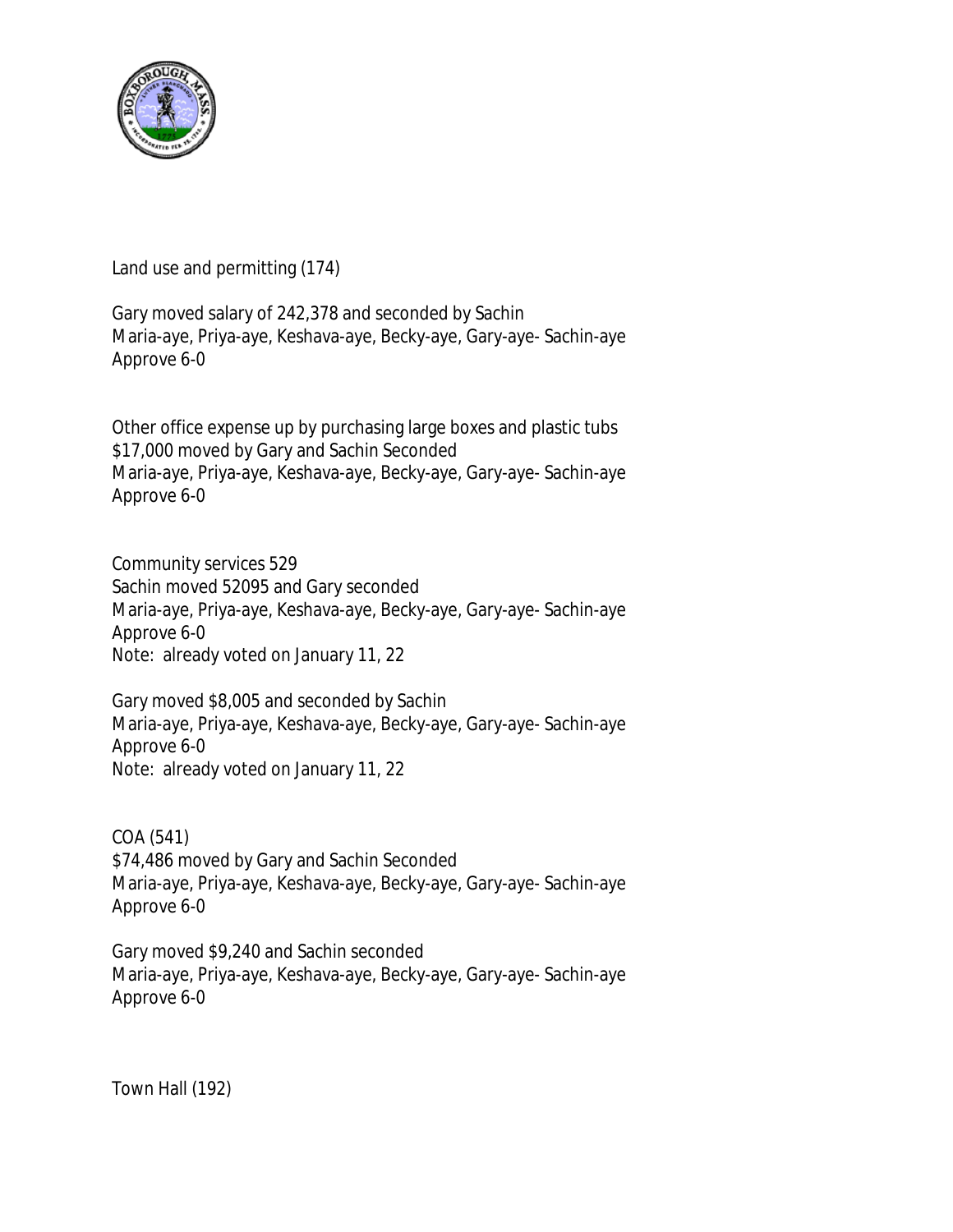

Maria moved \$51,240 other and Gary Seconded

Maria-aye, Priya-aye, Keshava-aye, Becky-aye, Gary-aye- Sachin-aye Approve 6-0

Plan for \$2750, Technology, Rec Comm, next week by TA, health insurance, Vocational schools have not received updates, but hearing that vocational schools are locked (transportation contract is in place for 3 schools).

ABRS presented by David Verdolino, Marie Altieri, Peter Light (superintendent) and Adam Klein Original increase was 3.5% or \$3,490,173 Revenues down \$186,703 Preliminary assessment total was \$3,676,876 Showed reductions Discussion on English as a second language or students who have no knowledge of English at all as they enter the school Discussion on the need for director level DEI position. Sachin asked for qualitative and quantitative metrics to measure effectiveness of the DEI position. Occurrence of racial incidents was cited as a need for DEI position. School board was asked to share the number of incidents in the past year and the action taken against students involved in such incidents. DEI position at other schools was cited, member asked metrics related to their effectiveness. Elementary school attendance is currently flat 811 (CY22), 831 (CY21), 854(CY20) Boxborough share is 16.17% (first year was 14.9% of regionalization),but Acton's share dropping more 3.18% for Acton and 4.59% for Boxborough Most likely go with \$1800 for ADK for three years Thursday February 17 will be the school committee preliminary voted budget

School committee (300) Maria Moved \$1600 for salary and Priya seconded

Maria-aye, Priya-aye, Keshava-aye, Becky-aye, Gary-aye- Sachin-aye Approve 6-0

Minuteman

8 applied to Minuteman, 3 to Nashoba and 1 to Assabet and possibly missed the application date for other schools. DESI as not set out of district tuitions. Assabet currently has 1 student, Minuteman has 4 students and Nashoba has 4 students with 1 graduating.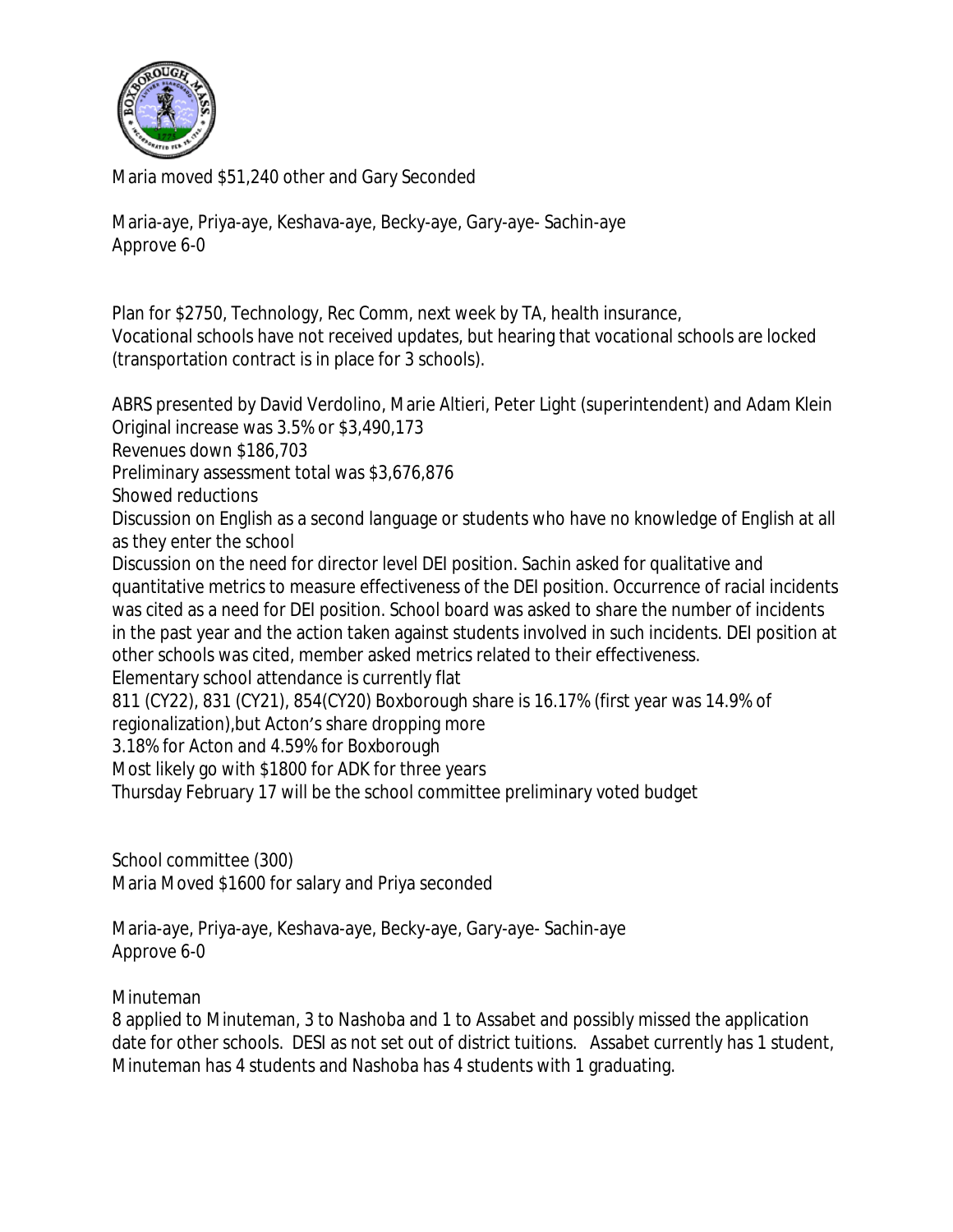

Annual Town report was sent out as a DRAFT

Sachin presented a letter to the Select Board regarding the growth in the retirement funds being the #2 budget growth by 2028. Proposed merit based and COLA uniform across employees. Sachin will send to the Select board and TA

New treasurer: Cynthia Petrillo [cpetrillo@boxborough-ma.gov](mailto:cpetrillo@boxborough-ma.gov)

## **[Liaison updates](mailto:cpetrillo@boxborough-ma.gov)**

[SB](mailto:cpetrillo@boxborough-ma.gov) [–](mailto:cpetrillo@boxborough-ma.gov) [met on February 7, potential warrant articles including a FinCom bylaw. Policy discussion](mailto:cpetrillo@boxborough-ma.gov)  [about warrant articles vs. budget. Consider moving SW into one budget in the near future. V5](mailto:cpetrillo@boxborough-ma.gov) [of the budget will be sent out by Becky. Sargent road in chapter 61A and being considered for](mailto:cpetrillo@boxborough-ma.gov)  [purchase by the](mailto:cpetrillo@boxborough-ma.gov) [conservation trust for \\$1.25M. STM set up at Regency.](mailto:cpetrillo@boxborough-ma.gov)

[EDC](mailto:cpetrillo@boxborough-ma.gov) [–](mailto:cpetrillo@boxborough-ma.gov) [no update](mailto:cpetrillo@boxborough-ma.gov)

[Planning board](mailto:cpetrillo@boxborough-ma.gov) [–](mailto:cpetrillo@boxborough-ma.gov) [no update](mailto:cpetrillo@boxborough-ma.gov)

[BLF](mailto:cpetrillo@boxborough-ma.gov) [–](mailto:cpetrillo@boxborough-ma.gov) [meeting February](mailto:cpetrillo@boxborough-ma.gov)

[BBC](mailto:cpetrillo@boxborough-ma.gov) [–](mailto:cpetrillo@boxborough-ma.gov) [on February 9](mailto:cpetrillo@boxborough-ma.gov)

[Personnel board](mailto:cpetrillo@boxborough-ma.gov) [–](mailto:cpetrillo@boxborough-ma.gov)

[RecCom](mailto:cpetrillo@boxborough-ma.gov) [–](mailto:cpetrillo@boxborough-ma.gov) [meeting February 9 and Becky will attend](mailto:cpetrillo@boxborough-ma.gov)

[Library](mailto:cpetrillo@boxborough-ma.gov) [–](mailto:cpetrillo@boxborough-ma.gov) [survey out for the population; consider emailing to the library patrons](mailto:cpetrillo@boxborough-ma.gov)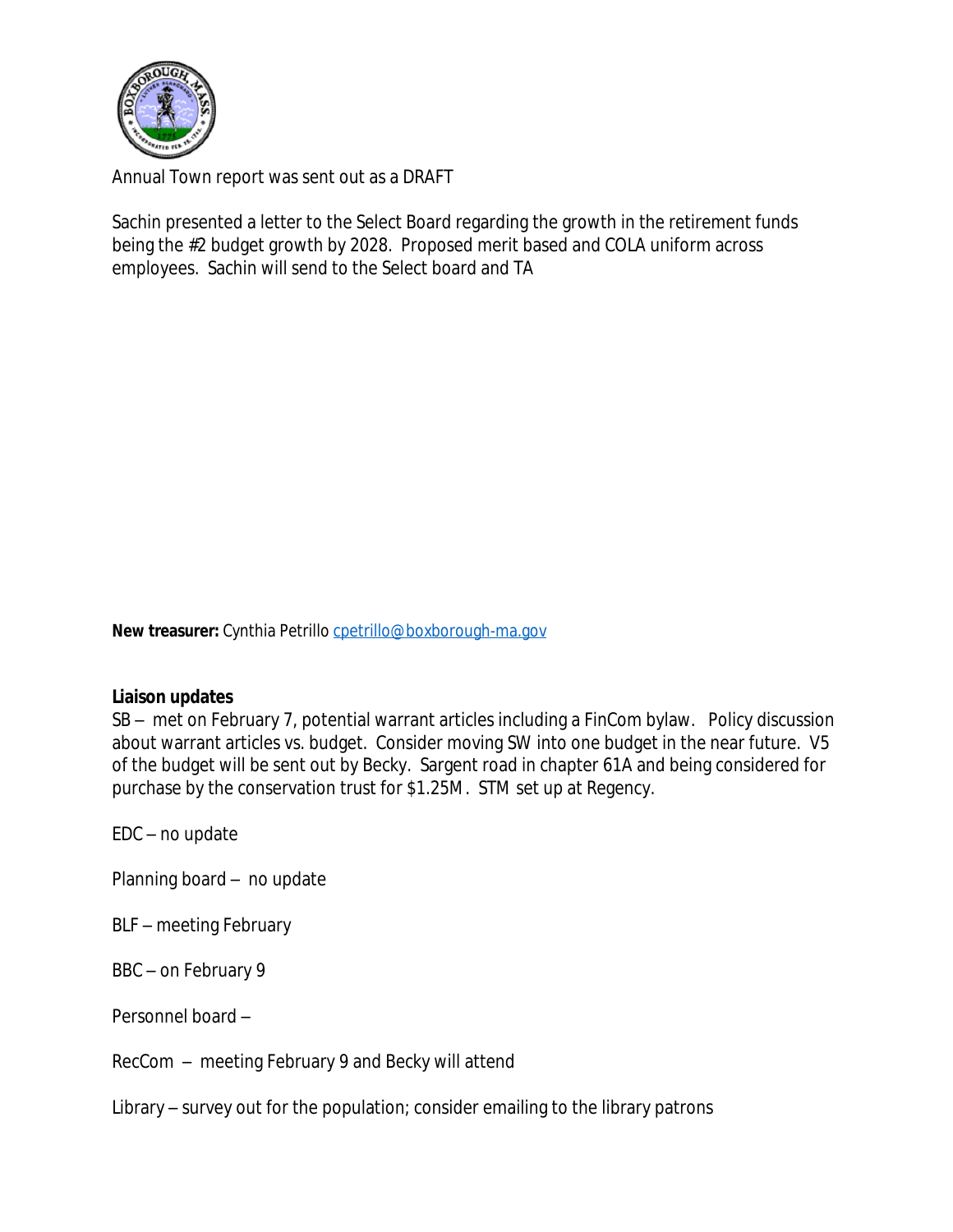

Housing – no update

AB regional building committee – meeting February 9

Regional school meeting – presented budget updates

CPC – all articles voted for ConsCom, housing, cemetery and water

CoA–

Water resources–

Sustainability–

ConsCom – big meeting regarding Sargent road property

Correspondence – request for all minutes by a Town member for minutes for 10 days.

Next meeting at 6:30PM to start with potential RFT and capital plan discussion

Gary moved to adjourn and Maria seconded,

Maria-aye, Priya-aye, Keshava-aye, Becky-aye, Gary-aye- Sachin-aye Approve 6-0

Exhibits used: Minutes for February 1, 2022 Budget for FY2023 Town Hall memo Preliminary budget presentation by ABRS school admin Letter to Select Board on merit pay Town report – draft Correspondence/request for minutes

Next meetings: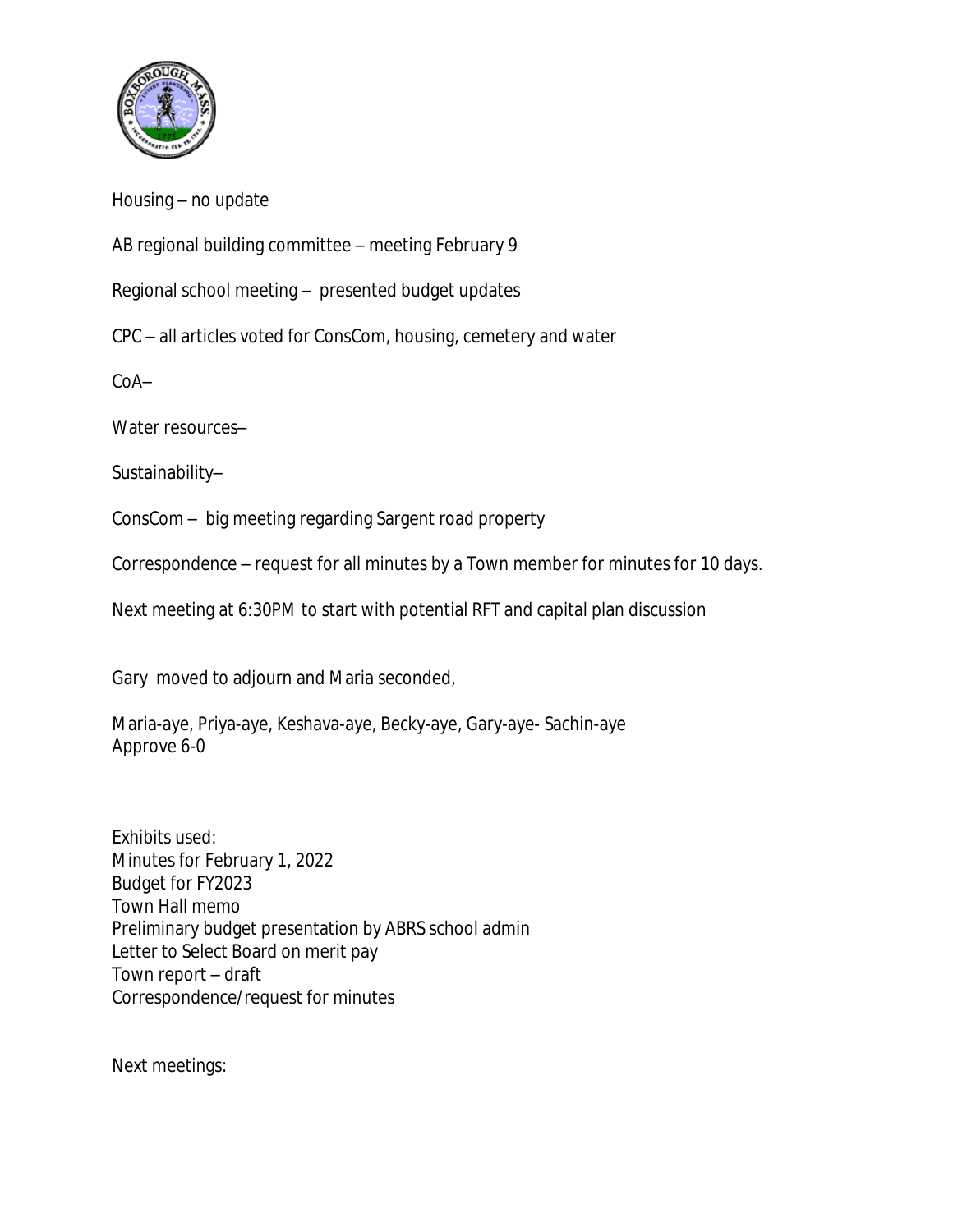

February 10 BLF February 15 February 22 February 28 STM March 1 March 8 March 15 March 22

## RFT tracker

| Item                   | description | Amount   | Start at  | comments |
|------------------------|-------------|----------|-----------|----------|
|                        |             |          | \$150,000 |          |
| HVAC at museum         |             | \$6,700  | \$143,300 |          |
| Acc't Consultant &     |             | \$39,820 | \$103,480 |          |
| Training               |             |          |           |          |
| T/C consulting         |             | \$5,000  | \$98,480  |          |
| Hager well             | Nov 30 2021 | \$26000  | \$72,480  |          |
| Treasurer / consultant | Dec 7 2021  | \$10,500 | \$61,980  |          |
| Hager maintenance      | Dec 7 2021  | \$3,500  | \$58,480  |          |
| Tax collector          | Jan 11 2022 | \$15,200 | \$42,280  |          |
| consulting             |             |          |           |          |
|                        |             |          |           |          |

## **Budget tracker**

| <b>Budget</b> | Salary/other | Title                     | Voted \$  | vote        | date    |
|---------------|--------------|---------------------------|-----------|-------------|---------|
| #             |              |                           |           |             |         |
| 114           | Salary       | Moderator                 | \$100     | $6 - 0$     | 1/25/22 |
| 114           | Other        | Moderator                 | \$80      | $6 - 0$     | 1/25/22 |
| 119           | Other        | Town constable            | \$160     | $5 - 0 - 1$ | 1/25/22 |
| 122           | Salary       | Select Board              | \$        |             |         |
| 122           | Other        | Select Board              | \$        |             |         |
| 123           | Salary       | <b>Town Administrator</b> | \$302,870 | $6 - 0$     | 2/8/22  |
| 123           | Other        | <b>Town Administrator</b> | \$21,745  | $6 - 0$     | 2/8/22  |
| 131           | Other        | <b>Finance Committee</b>  | \$385     | $6 - 0$     | 1/25/22 |
| 135           | Salary       | <b>Town Accountant</b>    | \$96,447  | $6 - 0$     | 2/8/22  |
| 135           | Other        | <b>Town Accountant</b>    | \$43,600  | $6 - 0$     | 2/8/22  |
| 141           | Salary       | <b>Town Assessor</b>      | \$106,887 | $6 - 0$     | 2/8/22  |
| 141           | Other        | <b>Town Assessor</b>      | \$21,220  | $6 - 0$     | 2/8/22  |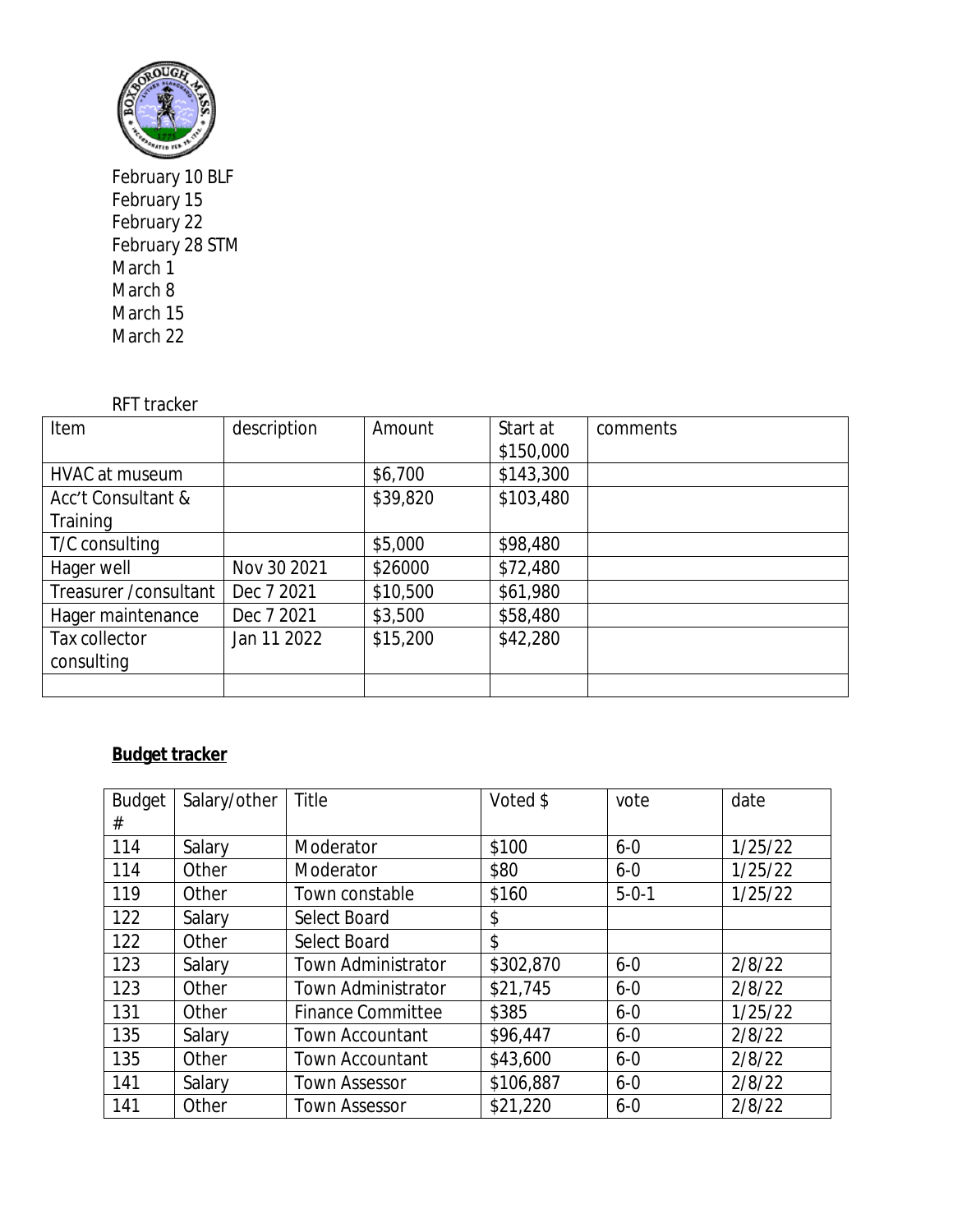

| 145 | Salary | <b>Treasurer Collector</b>    | \$108,402                | $6 - 0$     | 2/1/22<br>2/8/22  |
|-----|--------|-------------------------------|--------------------------|-------------|-------------------|
| 145 | Other  | <b>Treasurer Collector</b>    | \$28,700                 | $6 - 0$     | 2/1/22            |
|     |        |                               |                          |             | 2/8/22            |
| 151 | Other  | Legal                         | \$103,400                | $6 - 0$     | 1/11/22           |
| 152 | Other  | Personnel Board               | \$345                    | $6 - 0$     | 12/21/21          |
| 156 | Salary | Technology                    | \$                       |             |                   |
| 156 | Other  | Technology                    | \$                       |             |                   |
| 161 | Salary | <b>Town Clerk</b>             | \$93,655                 | $6 - 0$     | 2/8/22            |
| 161 | Other  | <b>Town Clerk</b>             | \$2,664                  | $6 - 0$     | 2/8/22            |
| 162 | Salary | Elections and<br>registration | \$11,204                 | $5 - 0 - 1$ | 2/1/22            |
| 162 | Other  | Elections and<br>registration | \$8,360                  | $5 - 0 - 1$ | 2/1/22            |
| 171 | Other  | <b>Conservation Comm</b>      | \$1600                   | $6 - 0$     | 1/18/22           |
| 174 | Salary | Land Use and<br>Permitting    | \$242,378                | $6 - 0$     | 2/8/22            |
| 174 | Other  | Land Use and<br>Permitting    | \$17,000                 | $6 - 0$     | 2/8/22            |
| 175 | Salary | Planning Board                | \$                       |             |                   |
| 175 | Other  | Planning Board                | \$                       |             |                   |
| 176 | Salary | ZBA                           | \$1,304                  | $6 - 0$     | 1/25/22           |
| 176 | Other  | ZBA                           | \$635                    | $6 - 0$     | 1/25/22           |
| 179 | Other  | AG Comm                       | \$200                    | $4 - 0 - 2$ | 1/25/22           |
| 182 | Other  | Economic Develop.             | \$                       |             |                   |
| 192 | Other  | <b>Town Hall</b>              | \$\$51,240               | $6 - 0$     | 2/8/22            |
| 196 | Salary | Facilities                    | \$                       |             |                   |
| 196 | Other  | Facilities                    | $\overline{\mathcal{L}}$ |             |                   |
| 199 | Salary | Sustainability Com            | \$                       |             |                   |
| 199 | Other  | Sustainability Com            | $\overline{\mathcal{S}}$ |             |                   |
| 210 | Salary | Police                        | \$1,389,481              | $6-0$       | 1/25/22           |
| 210 | Other  | Police                        | \$210,805                | $6 - 0$     | 1/25/22           |
| 215 | Salary | Dispatch                      | \$393,949                | $6 - 0$     | 1/25/22           |
| 215 | Other  | Dispatch                      | \$58,768                 | $6 - 0$     | 1/25/22<br>2/1/22 |
| 220 | Salary | Fire                          | \$1,158,176              | $6 - 0$     | 1/18/22           |
| 220 | Other  | Fire                          | \$148,990                | $6 - 0$     | 1/18/22           |
| 241 | Salary | <b>Building inspector</b>     | \$                       |             |                   |
| 241 | Other  | <b>Building Inspector</b>     | \$                       |             |                   |
| 292 | Salary | <b>ACO</b>                    | \$18,061                 | $6 - 0$     | 1/25/22           |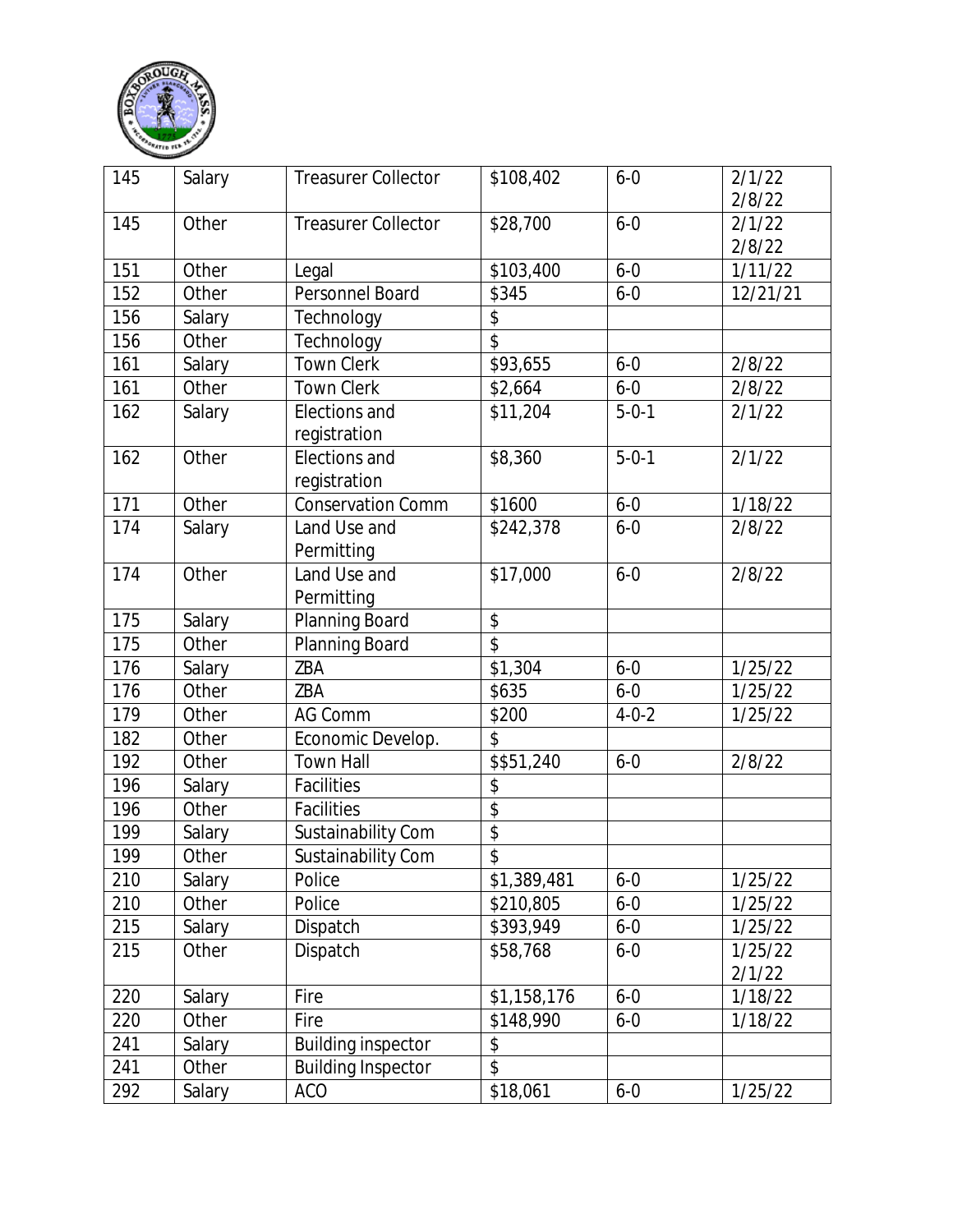

| 292 | Other  | <b>ACO</b>                 | \$5,495         | $6 - 0$ | 1/25/22 |
|-----|--------|----------------------------|-----------------|---------|---------|
| 299 | Salary | <b>Field Driver</b>        | \$              |         |         |
| 299 | Other  | <b>Field Driver</b>        | $\overline{\$}$ |         |         |
| 300 | Salary | School committee           | \$1600          | $6 - 0$ | 2/8/22  |
| 310 | Other  | Minuteman                  | \$              |         |         |
| 311 | Other  | Assabet                    | \$              |         |         |
| 312 | Other  | Nashoba                    | $\overline{\$}$ |         |         |
| 320 | Other  | <b>ABRSD</b>               | \$              |         |         |
| 422 | Salary | <b>DPW</b>                 | \$626,621       | $6 - 0$ | 1/11/22 |
| 422 | Other  | <b>DPW</b>                 | \$130,496       | $6 - 0$ | 1/11/22 |
| 423 | Salary | Snow & Ice                 | \$66,880        | $6 - 0$ | 1/11/22 |
| 423 | Other  | Snow & Ice                 | \$139,710       | $6 - 0$ | 1/11/22 |
| 424 | Other  | <b>Street Lighting</b>     | \$3,000         | $6 - 0$ | 1/11/22 |
| 425 | Other  | Hager Well                 | \$61,280        | $6 - 0$ | 1/11/22 |
| 429 | Other  | Fuel                       | \$110,105       | $6 - 0$ | 1/11/22 |
| 431 | other  | Hazardous Waste            | \$10,000        | $6 - 0$ | 1/11/22 |
| 433 | Other  | Transfer station           | \$132,900       | $6 - 0$ | 1/11/22 |
| 491 | Salary | Cemetery                   | \$              |         |         |
| 491 | Other  | Cemetery                   | \$              |         |         |
| 505 | Salary | Animal Inspector           | $\overline{\$}$ |         |         |
| 505 | Other  | Animal Inspector           | \$              |         |         |
| 511 | Salary | Board of Health            | $\overline{\$}$ |         |         |
| 511 | Other  | Board of Health            | \$              |         |         |
| 529 | Salary | Community service          | \$52,095        | $6 - 0$ | 1/11/22 |
| 529 | Other  | Community service          | \$8,005         | $6 - 0$ | 1/11/22 |
| 541 | Salary | COA                        | \$74,486        | $6 - 0$ | 2/8/22  |
| 541 | Other  | COA                        | \$9,240         | $6 - 0$ | 2/8/22  |
| 543 | Salary | Veterans                   | \$              |         |         |
| 543 | Other  | Veterans                   | \$              |         |         |
| 610 | Salary | Library                    | \$276,462       | $6 - 0$ | 1/25/22 |
| 610 | Other  | Library                    | \$164,750       | $6 - 0$ | 1/25/22 |
| 630 | Salary | Rec Comm                   | \$42,418        | $6 - 0$ | 1/11/22 |
| 630 | Other  | Rec Comm                   | \$11,900        | $6 - 0$ | 1/11/22 |
| 670 | Other  | Steele Farm                | \$2,000         | $6 - 0$ | 1/25/22 |
| 691 | Salary | Historical comm            | \$              |         |         |
| 691 | Other  | Historical comm            | $\overline{\$}$ |         |         |
| 692 | Salary | <b>Public Celebrations</b> | \$              |         |         |
| 692 | Other  | <b>Public Celebrations</b> | \$              |         |         |
| 699 | Salary | AB cultural council        | \$              |         |         |
| 699 | Other  | AB cultural council        | \$              |         |         |